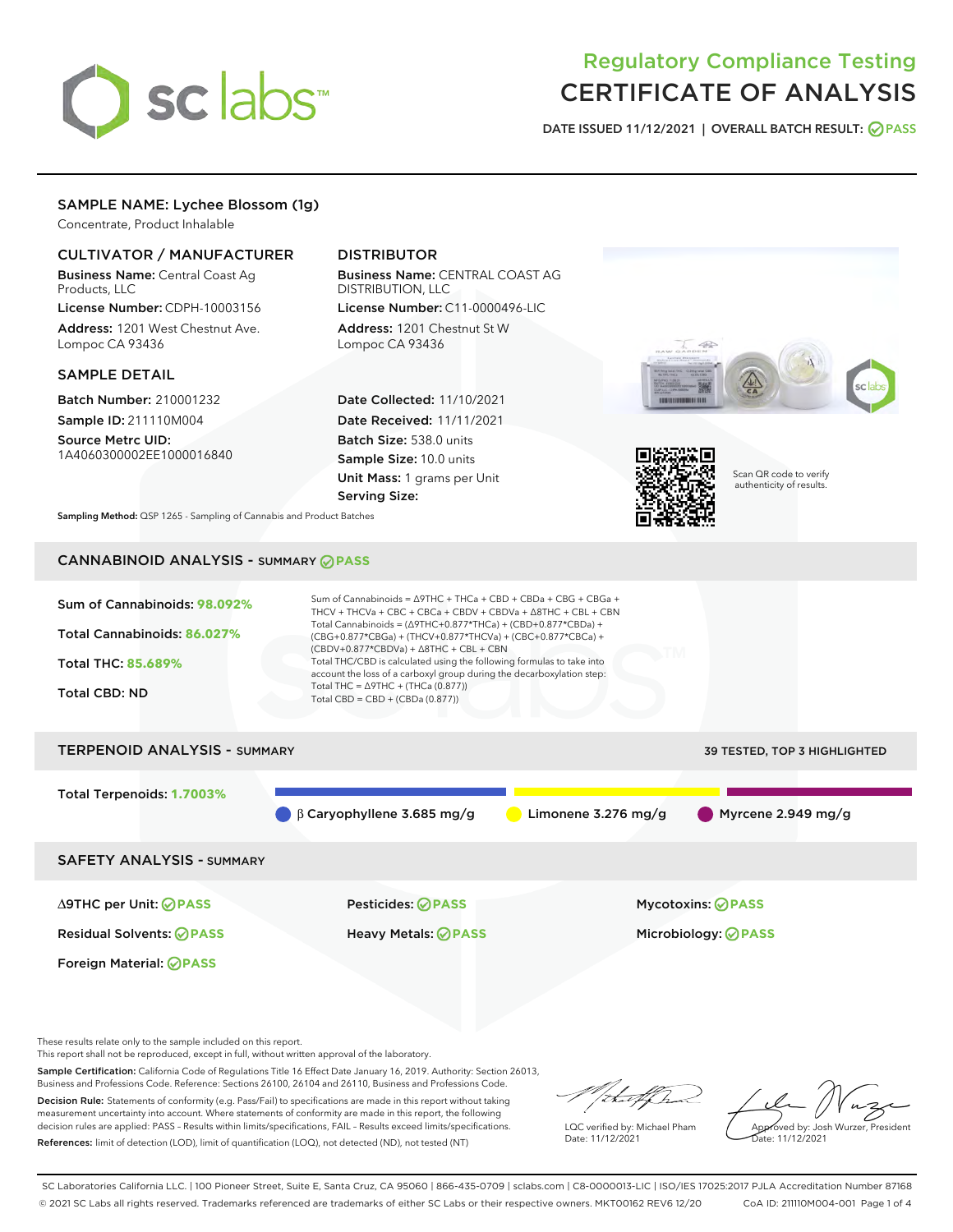



LYCHEE BLOSSOM (1G) | DATE ISSUED 11/12/2021 | OVERALL BATCH RESULT: **○** PASS

#### CANNABINOID TEST RESULTS - 11/12/2021 2 PASS

Tested by high-performance liquid chromatography with diode-array detection (HPLC-DAD). **Method:** QSP 1157 - Analysis of Cannabinoids by HPLC-DAD

#### TOTAL CANNABINOIDS: **86.027%**

Total Cannabinoids (Total THC) + (Total CBD) + (Total CBG) + (Total THCV) + (Total CBC) + (Total CBDV) + ∆8THC + CBL + CBN

TOTAL THC: **85.689%** Total THC (∆9THC+0.877\*THCa)

TOTAL CBD: ND

Total CBD (CBD+0.877\*CBDa)

TOTAL CBG: ND Total CBG (CBG+0.877\*CBGa)

TOTAL THCV: 0.338% Total THCV (THCV+0.877\*THCVa)

TOTAL CBC: ND Total CBC (CBC+0.877\*CBCa)

TOTAL CBDV: ND Total CBDV (CBDV+0.877\*CBDVa)

| <b>COMPOUND</b>            | LOD/LOQ<br>(mg/g) | <b>MEASUREMENT</b><br><b>UNCERTAINTY</b><br>(mg/g) | <b>RESULT</b><br>(mg/g) | <b>RESULT</b><br>(%) |
|----------------------------|-------------------|----------------------------------------------------|-------------------------|----------------------|
| <b>THCa</b>                | 0.05/0.14         | ±25.111                                            | 977.07                  | 97.707               |
| <b>THCVa</b>               | 0.07 / 0.20       | ±0.184                                             | 3.85                    | 0.385                |
| <b>A9THC</b>               | 0.06 / 0.26       | N/A                                                | <b>ND</b>               | <b>ND</b>            |
| $\triangle$ 8THC           | 0.1/0.4           | N/A                                                | <b>ND</b>               | <b>ND</b>            |
| <b>THCV</b>                | 0.1/0.2           | N/A                                                | <b>ND</b>               | <b>ND</b>            |
| <b>CBD</b>                 | 0.07/0.29         | N/A                                                | <b>ND</b>               | <b>ND</b>            |
| <b>CBDa</b>                | 0.02/0.19         | N/A                                                | <b>ND</b>               | <b>ND</b>            |
| <b>CBDV</b>                | 0.04 / 0.15       | N/A                                                | <b>ND</b>               | <b>ND</b>            |
| <b>CBDVa</b>               | 0.03 / 0.53       | N/A                                                | <b>ND</b>               | <b>ND</b>            |
| <b>CBG</b>                 | 0.06/0.19         | N/A                                                | <b>ND</b>               | <b>ND</b>            |
| <b>CBGa</b>                | 0.1/0.2           | N/A                                                | <b>ND</b>               | <b>ND</b>            |
| <b>CBL</b>                 | 0.06 / 0.24       | N/A                                                | <b>ND</b>               | <b>ND</b>            |
| <b>CBN</b>                 | 0.1/0.3           | N/A                                                | <b>ND</b>               | <b>ND</b>            |
| <b>CBC</b>                 | 0.2 / 0.5         | N/A                                                | <b>ND</b>               | <b>ND</b>            |
| <b>CBCa</b>                | 0.07/0.28         | N/A                                                | <b>ND</b>               | <b>ND</b>            |
| <b>SUM OF CANNABINOIDS</b> |                   |                                                    | 980.92 mg/g             | 98.092%              |

#### **UNIT MASS: 1 grams per Unit**

| ∆9THC per Unit                        | 1120 per-package limit | <b>ND</b>      | <b>PASS</b> |
|---------------------------------------|------------------------|----------------|-------------|
| <b>Total THC per Unit</b>             |                        | 856.89 mg/unit |             |
| <b>CBD</b> per Unit                   |                        | <b>ND</b>      |             |
| <b>Total CBD per Unit</b>             |                        | <b>ND</b>      |             |
| Sum of Cannabinoids<br>per Unit       |                        | 980.92 mg/unit |             |
| <b>Total Cannabinoids</b><br>per Unit |                        | 860.27 mg/unit |             |

# TERPENOID TEST RESULTS - 11/12/2021

Terpene analysis utilizing gas chromatography-flame ionization detection (GC-FID). **Method:** QSP 1192 - Analysis of Terpenoids by GC-FID

| <b>COMPOUND</b>           | LOD/LOQ<br>(mg/g) | <b>MEASUREMENT</b><br><b>UNCERTAINTY</b><br>(mg/g) | <b>RESULT</b><br>(mg/g)                          | <b>RESULT</b><br>$(\%)$ |
|---------------------------|-------------------|----------------------------------------------------|--------------------------------------------------|-------------------------|
| $\beta$ Caryophyllene     | 0.004 / 0.012     | ±0.1312                                            | 3.685                                            | 0.3685                  |
| Limonene                  | 0.005 / 0.016     | ±0.0468                                            | 3.276                                            | 0.3276                  |
| <b>Myrcene</b>            | 0.008 / 0.025     | ±0.0380                                            | 2.949                                            | 0.2949                  |
| Terpinolene               | 0.008 / 0.026     | ±0.0463                                            | 2.259                                            | 0.2259                  |
| $\alpha$ Humulene         | 0.009 / 0.029     | ±0.0296                                            | 0.922                                            | 0.0922                  |
| Linalool                  | 0.009 / 0.032     | ±0.0281                                            | 0.740                                            | 0.0740                  |
| Ocimene                   | 0.011 / 0.038     | ±0.0230                                            | 0.716                                            | 0.0716                  |
| <b>B</b> Pinene           | 0.004 / 0.014     | ±0.0060                                            | 0.519                                            | 0.0519                  |
| $\alpha$ Pinene           | 0.005 / 0.017     | ±0.0034                                            | 0.399                                            | 0.0399                  |
| Fenchol                   | 0.010 / 0.034     | ±0.0135                                            | 0.348                                            | 0.0348                  |
| trans- $\beta$ -Farnesene | 0.008 / 0.025     | ±0.0114                                            | 0.321                                            | 0.0321                  |
| Terpineol                 | 0.016 / 0.055     | ±0.0169                                            | 0.275                                            | 0.0275                  |
| <b>Borneol</b>            | 0.005 / 0.016     | ±0.0044                                            | 0.105                                            | 0.0105                  |
| $\alpha$ Phellandrene     | 0.006 / 0.020     | ±0.0012                                            | 0.085                                            | 0.0085                  |
| 3 Carene                  | 0.005 / 0.018     | ±0.0011                                            | 0.077                                            | 0.0077                  |
| $\alpha$ Terpinene        | 0.005 / 0.017     | ±0.0009                                            | 0.060                                            | 0.0060                  |
| <b>Nerolidol</b>          | 0.009 / 0.028     | ±0.0032                                            | 0.051                                            | 0.0051                  |
| Camphene                  | 0.005 / 0.015     | ±0.0005                                            | 0.047                                            | 0.0047                  |
| Caryophyllene<br>Oxide    | 0.010 / 0.033     | ±0.0022                                            | 0.047                                            | 0.0047                  |
| $\gamma$ Terpinene        | 0.006 / 0.018     | ±0.0007                                            | 0.038                                            | 0.0038                  |
| Valencene                 | 0.009 / 0.030     | ±0.0021                                            | 0.031                                            | 0.0031                  |
| $\alpha$ Bisabolol        | 0.008 / 0.026     | ±0.0014                                            | 0.027                                            | 0.0027                  |
| p-Cymene                  | 0.005 / 0.016     | ±0.0007                                            | 0.026                                            | 0.0026                  |
| Sabinene                  | 0.004 / 0.014     | N/A                                                | <loq< th=""><th><math>&lt;</math>LOQ</th></loq<> | $<$ LOQ                 |
| Fenchone                  | 0.009 / 0.028     | N/A                                                | <loq< th=""><th><loq< th=""></loq<></th></loq<>  | <loq< th=""></loq<>     |
| Eucalyptol                | 0.006 / 0.018     | N/A                                                | ND                                               | ND                      |
| Sabinene Hydrate          | 0.006 / 0.022     | N/A                                                | ND                                               | <b>ND</b>               |
| (-)-Isopulegol            | 0.005 / 0.016     | N/A                                                | <b>ND</b>                                        | <b>ND</b>               |
| Camphor                   | 0.006 / 0.019     | N/A                                                | ND                                               | ND                      |
| Isoborneol                | 0.004 / 0.012     | N/A                                                | ND                                               | ND                      |
| Menthol                   | 0.008 / 0.025     | N/A                                                | ND                                               | ND                      |
| Nerol                     | 0.003 / 0.011     | N/A                                                | ND                                               | ND                      |
| Citronellol               | 0.003 / 0.010     | N/A                                                | ND                                               | <b>ND</b>               |
| $R-(+)$ -Pulegone         | 0.003 / 0.011     | N/A                                                | ND                                               | <b>ND</b>               |
| Geraniol                  | 0.002 / 0.007     | N/A                                                | ND                                               | ND                      |
| <b>Geranyl Acetate</b>    | 0.004 / 0.014     | N/A                                                | ND                                               | ND                      |
| $\alpha$ Cedrene          | 0.005 / 0.016     | N/A                                                | <b>ND</b>                                        | <b>ND</b>               |
| Guaiol                    | 0.009 / 0.030     | N/A                                                | ND                                               | ND                      |
| Cedrol                    | 0.008 / 0.027     | N/A                                                | <b>ND</b>                                        | ND                      |
| <b>TOTAL TERPENOIDS</b>   |                   |                                                    | 17.003 mg/g                                      | 1.7003%                 |

SC Laboratories California LLC. | 100 Pioneer Street, Suite E, Santa Cruz, CA 95060 | 866-435-0709 | sclabs.com | C8-0000013-LIC | ISO/IES 17025:2017 PJLA Accreditation Number 87168 © 2021 SC Labs all rights reserved. Trademarks referenced are trademarks of either SC Labs or their respective owners. MKT00162 REV6 12/20 CoA ID: 211110M004-001 Page 2 of 4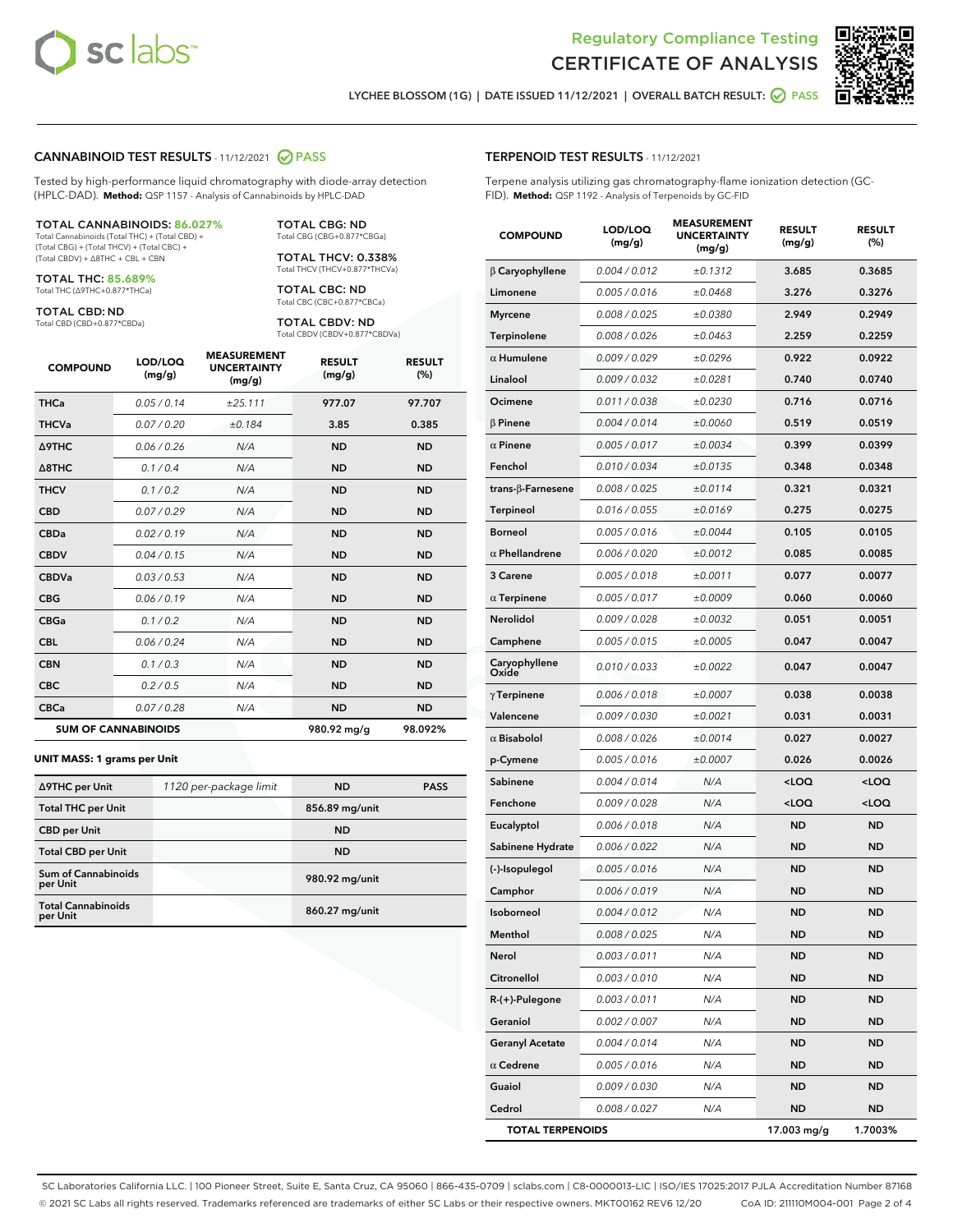



LYCHEE BLOSSOM (1G) | DATE ISSUED 11/12/2021 | OVERALL BATCH RESULT: @ PASS

# CATEGORY 1 PESTICIDE TEST RESULTS - 11/12/2021 2 PASS

Pesticide and plant growth regulator analysis utilizing high-performance liquid chromatography-mass spectrometry (HPLC-MS) or gas chromatography-mass spectrometry (GC-MS). \*GC-MS utilized where indicated. **Method:** QSP 1212 - Analysis of Pesticides and Mycotoxins by LC-MS or QSP 1213 - Analysis of Pesticides by GC-MS

| <b>COMPOUND</b>             | LOD/LOQ<br>$(\mu g/g)$ | <b>ACTION</b><br><b>LIMIT</b><br>$(\mu g/g)$ | <b>MEASUREMENT</b><br><b>UNCERTAINTY</b><br>$(\mu g/g)$ | <b>RESULT</b><br>$(\mu g/g)$ | <b>RESULT</b> |
|-----------------------------|------------------------|----------------------------------------------|---------------------------------------------------------|------------------------------|---------------|
| Aldicarb                    | 0.03 / 0.08            | $\geq$ LOD                                   | N/A                                                     | <b>ND</b>                    | <b>PASS</b>   |
| Carbofuran                  | 0.02/0.05              | $\geq$ LOD                                   | N/A                                                     | <b>ND</b>                    | <b>PASS</b>   |
| Chlordane*                  | 0.03 / 0.08            | $\ge$ LOD                                    | N/A                                                     | <b>ND</b>                    | <b>PASS</b>   |
| Chlorfenapyr*               | 0.03/0.10              | $\ge$ LOD                                    | N/A                                                     | <b>ND</b>                    | <b>PASS</b>   |
| Chlorpyrifos                | 0.02 / 0.06            | $\ge$ LOD                                    | N/A                                                     | <b>ND</b>                    | <b>PASS</b>   |
| Coumaphos                   | 0.02 / 0.07            | $\ge$ LOD                                    | N/A                                                     | <b>ND</b>                    | <b>PASS</b>   |
| Daminozide                  | 0.02 / 0.07            | $\ge$ LOD                                    | N/A                                                     | <b>ND</b>                    | <b>PASS</b>   |
| <b>DDVP</b><br>(Dichlorvos) | 0.03/0.09              | $\ge$ LOD                                    | N/A                                                     | <b>ND</b>                    | <b>PASS</b>   |
| Dimethoate                  | 0.03 / 0.08            | $\ge$ LOD                                    | N/A                                                     | <b>ND</b>                    | <b>PASS</b>   |
| Ethoprop(hos)               | 0.03/0.10              | $\ge$ LOD                                    | N/A                                                     | <b>ND</b>                    | <b>PASS</b>   |
| Etofenprox                  | 0.02/0.06              | $\ge$ LOD                                    | N/A                                                     | <b>ND</b>                    | <b>PASS</b>   |
| Fenoxycarb                  | 0.03/0.08              | $\ge$ LOD                                    | N/A                                                     | <b>ND</b>                    | <b>PASS</b>   |
| Fipronil                    | 0.03/0.08              | $\ge$ LOD                                    | N/A                                                     | <b>ND</b>                    | <b>PASS</b>   |
| Imazalil                    | 0.02 / 0.06            | $\ge$ LOD                                    | N/A                                                     | <b>ND</b>                    | <b>PASS</b>   |
| <b>Methiocarb</b>           | 0.02 / 0.07            | $\ge$ LOD                                    | N/A                                                     | <b>ND</b>                    | <b>PASS</b>   |
| Methyl<br>parathion         | 0.03/0.10              | $\ge$ LOD                                    | N/A                                                     | <b>ND</b>                    | <b>PASS</b>   |
| <b>Mevinphos</b>            | 0.03/0.09              | $\ge$ LOD                                    | N/A                                                     | <b>ND</b>                    | <b>PASS</b>   |
| Paclobutrazol               | 0.02 / 0.05            | $\ge$ LOD                                    | N/A                                                     | <b>ND</b>                    | <b>PASS</b>   |
| Propoxur                    | 0.03/0.09              | $\ge$ LOD                                    | N/A                                                     | <b>ND</b>                    | <b>PASS</b>   |
| Spiroxamine                 | 0.03 / 0.08            | $\ge$ LOD                                    | N/A                                                     | <b>ND</b>                    | <b>PASS</b>   |
| <b>Thiacloprid</b>          | 0.03/0.10              | $\ge$ LOD                                    | N/A                                                     | <b>ND</b>                    | <b>PASS</b>   |
|                             |                        |                                              |                                                         |                              |               |

# CATEGORY 2 PESTICIDE TEST RESULTS - 11/12/2021 @ PASS

| <b>COMPOUND</b>          | LOD/LOO<br>$(\mu g/g)$ | <b>ACTION</b><br>LIMIT<br>$(\mu g/g)$ | <b>MEASUREMENT</b><br><b>UNCERTAINTY</b><br>$(\mu g/g)$ | <b>RESULT</b><br>$(\mu g/g)$ | <b>RESULT</b> |  |
|--------------------------|------------------------|---------------------------------------|---------------------------------------------------------|------------------------------|---------------|--|
| Abamectin                | 0.03/0.10              | 0.1                                   | N/A                                                     | <b>ND</b>                    | <b>PASS</b>   |  |
| Acephate                 | 0.02/0.07              | 0.1                                   | N/A                                                     | <b>ND</b>                    | <b>PASS</b>   |  |
| Acequinocyl              | 0.02/0.07              | 0.1                                   | N/A                                                     | <b>ND</b>                    | <b>PASS</b>   |  |
| Acetamiprid              | 0.02/0.05              | 0.1                                   | N/A                                                     | <b>ND</b>                    | <b>PASS</b>   |  |
| Azoxystrobin             | 0.02/0.07              | 0.1                                   | N/A                                                     | <b>ND</b>                    | <b>PASS</b>   |  |
| <b>Bifenazate</b>        | 0.01/0.04              | 0.1                                   | N/A                                                     | <b>ND</b>                    | <b>PASS</b>   |  |
| <b>Bifenthrin</b>        | 0.02/0.05              | 3                                     | N/A                                                     | <b>ND</b>                    | <b>PASS</b>   |  |
| <b>Boscalid</b>          | 0.03/0.09              | 0.1                                   | N/A                                                     | <b>ND</b>                    | <b>PASS</b>   |  |
| Captan                   | 0.19/0.57              | 0.7                                   | N/A                                                     | <b>ND</b>                    | <b>PASS</b>   |  |
| Carbaryl                 | 0.02/0.06              | 0.5                                   | N/A                                                     | <b>ND</b>                    | <b>PASS</b>   |  |
| Chlorantranilip-<br>role | 0.04/0.12              | 10                                    | N/A                                                     | <b>ND</b>                    | <b>PASS</b>   |  |
| Clofentezine             | 0.03/0.09              | 0.1                                   | N/A                                                     | <b>ND</b>                    | <b>PASS</b>   |  |

| <b>COMPOUND</b>               | LOD/LOQ<br>(µg/g) | <b>ACTION</b><br><b>LIMIT</b><br>$(\mu g/g)$ | <b>MEASUREMENT</b><br><b>UNCERTAINTY</b><br>(µg/g) | <b>RESULT</b><br>(µg/g) | <b>RESULT</b> |
|-------------------------------|-------------------|----------------------------------------------|----------------------------------------------------|-------------------------|---------------|
| Cyfluthrin                    | 0.12 / 0.38       | $\overline{2}$                               | N/A                                                | <b>ND</b>               | <b>PASS</b>   |
| Cypermethrin                  | 0.11 / 0.32       | $\mathbf{1}$                                 | N/A                                                | <b>ND</b>               | <b>PASS</b>   |
| Diazinon                      | 0.02 / 0.05       | 0.1                                          | N/A                                                | <b>ND</b>               | <b>PASS</b>   |
| Dimethomorph                  | 0.03 / 0.09       | 2                                            | N/A                                                | ND                      | <b>PASS</b>   |
| Etoxazole                     | 0.02 / 0.06       | 0.1                                          | N/A                                                | <b>ND</b>               | <b>PASS</b>   |
| Fenhexamid                    | 0.03 / 0.09       | 0.1                                          | N/A                                                | <b>ND</b>               | <b>PASS</b>   |
| Fenpyroximate                 | 0.02 / 0.06       | 0.1                                          | N/A                                                | <b>ND</b>               | <b>PASS</b>   |
| Flonicamid                    | 0.03 / 0.10       | 0.1                                          | N/A                                                | <b>ND</b>               | <b>PASS</b>   |
| Fludioxonil                   | 0.03 / 0.10       | 0.1                                          | N/A                                                | <b>ND</b>               | <b>PASS</b>   |
| Hexythiazox                   | 0.02 / 0.07       | 0.1                                          | N/A                                                | <b>ND</b>               | <b>PASS</b>   |
| Imidacloprid                  | 0.04 / 0.11       | 5                                            | N/A                                                | <b>ND</b>               | <b>PASS</b>   |
| Kresoxim-methyl               | 0.02 / 0.07       | 0.1                                          | N/A                                                | <b>ND</b>               | <b>PASS</b>   |
| <b>Malathion</b>              | 0.03 / 0.09       | 0.5                                          | N/A                                                | <b>ND</b>               | <b>PASS</b>   |
| Metalaxyl                     | 0.02 / 0.07       | $\overline{2}$                               | N/A                                                | <b>ND</b>               | <b>PASS</b>   |
| Methomyl                      | 0.03 / 0.10       | $\mathcal{I}$                                | N/A                                                | <b>ND</b>               | <b>PASS</b>   |
| Myclobutanil                  | 0.03 / 0.09       | 0.1                                          | N/A                                                | <b>ND</b>               | <b>PASS</b>   |
| <b>Naled</b>                  | 0.02 / 0.07       | 0.1                                          | N/A                                                | <b>ND</b>               | <b>PASS</b>   |
| Oxamyl                        | 0.04 / 0.11       | 0.5                                          | N/A                                                | <b>ND</b>               | <b>PASS</b>   |
| Pentachloronitro-<br>benzene* | 0.03 / 0.09       | 0.1                                          | N/A                                                | <b>ND</b>               | <b>PASS</b>   |
| Permethrin                    | 0.04 / 0.12       | 0.5                                          | N/A                                                | <b>ND</b>               | <b>PASS</b>   |
| Phosmet                       | 0.03/0.10         | 0.1                                          | N/A                                                | <b>ND</b>               | <b>PASS</b>   |
| Piperonylbu-<br>toxide        | 0.02 / 0.07       | 3                                            | N/A                                                | <b>ND</b>               | <b>PASS</b>   |
| Prallethrin                   | 0.03 / 0.08       | 0.1                                          | N/A                                                | <b>ND</b>               | <b>PASS</b>   |
| Propiconazole                 | 0.02 / 0.07       | 0.1                                          | N/A                                                | <b>ND</b>               | <b>PASS</b>   |
| Pyrethrins                    | 0.04 / 0.12       | 0.5                                          | N/A                                                | <b>ND</b>               | <b>PASS</b>   |
| Pyridaben                     | 0.02 / 0.07       | 0.1                                          | N/A                                                | <b>ND</b>               | <b>PASS</b>   |
| Spinetoram                    | 0.02 / 0.07       | 0.1                                          | N/A                                                | <b>ND</b>               | <b>PASS</b>   |
| Spinosad                      | 0.02 / 0.07       | 0.1                                          | N/A                                                | <b>ND</b>               | <b>PASS</b>   |
| Spiromesifen                  | 0.02 / 0.05       | 0.1                                          | N/A                                                | <b>ND</b>               | <b>PASS</b>   |
| Spirotetramat                 | 0.02 / 0.06       | 0.1                                          | N/A                                                | ND                      | <b>PASS</b>   |
| Tebuconazole                  | 0.02 / 0.07       | 0.1                                          | N/A                                                | <b>ND</b>               | <b>PASS</b>   |
| Thiamethoxam                  | 0.03 / 0.10       | 5                                            | N/A                                                | <b>ND</b>               | <b>PASS</b>   |
| Trifloxystrobin               | 0.03 / 0.08       | 0.1                                          | N/A                                                | <b>ND</b>               | <b>PASS</b>   |

SC Laboratories California LLC. | 100 Pioneer Street, Suite E, Santa Cruz, CA 95060 | 866-435-0709 | sclabs.com | C8-0000013-LIC | ISO/IES 17025:2017 PJLA Accreditation Number 87168 © 2021 SC Labs all rights reserved. Trademarks referenced are trademarks of either SC Labs or their respective owners. MKT00162 REV6 12/20 CoA ID: 211110M004-001 Page 3 of 4